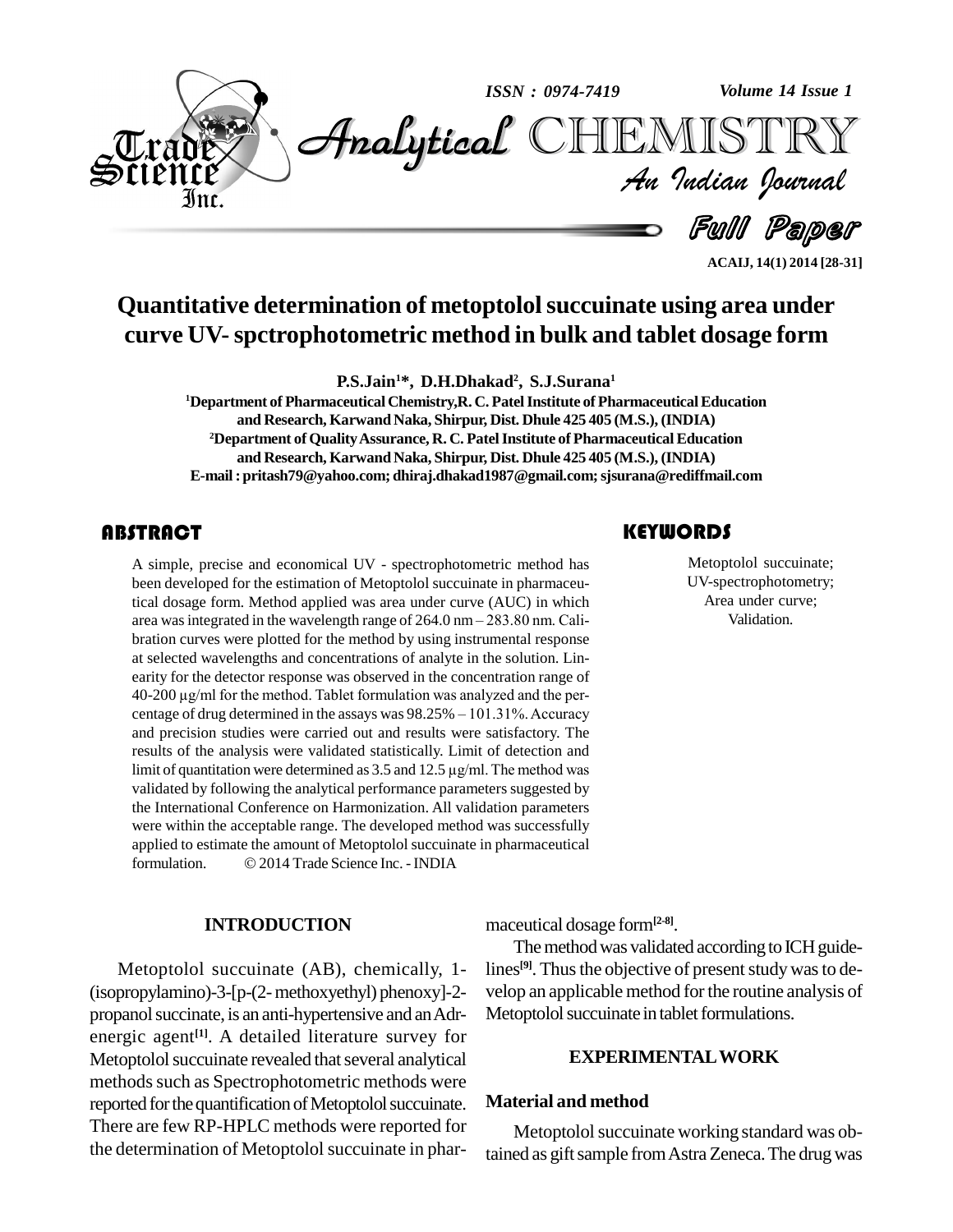# Full Paper

used without further purification. A tablet formulation containing 25 mg of Metoptolol succuinate was purchased from local market. Analytical grade solution was used forthe experiment.

## **Instruments used**

Adouble beamUV-VIS spectrophotometer (UV- 2450, Shimadzu, Japan) connected to computer loaded with spectra manager software UV Probe 2.21 with 10 mm quartz cells was used. The spectra were obtained with the instrumental parameters as follows: wavelength range: 200-400 nm; scan speed: medium; P tained with the instrumental parameters as follows:<br>wavelength range: 200-400 nm; scan speed: medium;<br>sampling interval: 1.0 nm; band width  $(\Delta \lambda)$ :10.0 nm; **Va** spectral slit width: 1 nm. All weights were taken on electronic balance (Model ShimadzuAUX 120).

# **Preparation of standard stock and working standard solution**

Stock standard solution of MS was prepared by dissolving 20 mg of MS into 100 mL of water to obtain  $\frac{10}{m}$   $\frac{10}{m}$ Stock standard solution of MS was prepared by<br>dissolving 20 mg of MS into 100 mL of water to obtain  $10 \text{ mL}$ <br>concentration 200 µg/mL. From the stock standard solution, 2 mL of MS was transferred in to 10 mL volu-<br> $\frac{\text{with water to obtain concentration of }40-200 \,\mu\text{g/mL}}{200-200 \,\mu\text{s}}$ metric flask and the volume was adjusted to the mark solution, 2 mL of MS was transferred in to  $10 \text{ mL}$  volumetric flask and the volume was adjusted to the mark with same solvent to obtain Strength  $40 \mu\text{g/mL}$ . The nm and metric flask and the volume was adjusted to the mark<br>with same solvent to obtain Strength 40  $\mu$ g/mL. The<br>solution was scanned in the UV-region i.e. 200 – 500 nm. Zero order spectrum, obtained using UV probe software of the instrument. The two wavelengths 264 nm and 283 nmwere selected forthe determination of Area UnderCurve (AUC)

# **Method: area under curve**

where there is no sharp peak or when broad spectra are obtained. It involves the calculation of integrated value of area with respect to the wavelength between the two selected wavelengths 264.0 and 283.80.Area calculation 6 processing item calculates the area bound by the curve and the horizontal axis. The horizontal axis is selected by entering the wavelength range over which area has to be calculated. This wavelength range is selected on the basis of repeated observations so as to get the linearity between area under curve and concentration. The spectrum obtained of zero order derivative was used tocalculateAUC.The calibrationcurvewas constructed The spectrum obtained of zero order derivative was used<br>to calculate AUC. The calibration curve was constructed with<br>by plotting concentration (40-200  $\mu g/mL$ ) versus AUC.

# **Preparation of sample solution**

For analysis of tablets formulation (Met XL), ten

tablets was weighed, average weight determined and crushed into fine powdered. An accurately weighed quantity of powder equivalent to 20 mg of MS was transferred into 100mLvolumetric flask containing 30 mL water, shaken manually and sonicated for 10 min, volume was adjusted to mark with same solvent and filtered throughWhatmann filter paper no. 41.An ap propriate aliquot was transferred to 10 mL volumetric flask, volume was adjusted to the mark andAUC was recorded for each concentration. The analysis was repeated forsix times

### **Validation of method**

The proposed method was validated as per ICH- Guidelines Q2 (R1) **[9]**.

### **Linearity**

An appropriate volume of MS in the range of <sup>2</sup> 10 mL was transferred into series of six separate 10 mL volumetric flasks and volume was made up to mark 10 mL was transferred into series of six separate 10<br>mL volumetric flasks and volume was made up to mark<br>with water to obtain concentration of  $40 - 200 \,\mu\text{g/mL}$ . These solutions were scanned in UV-region 200 - 400 nm and zero order spectrum obtained. AUC measured was measured between the chosen wavelengths and a calibration curve was constructedAUC *versus* con centration.

#### **Precision**

The AUC (area under curve) method is applicable termined by analyzing MS  $(80 \,\mu\text{g/mL})$  for six times. In-Precision of the method is studied as repeatability, intra-dayand inter-dayprecision.Repeatabilitywas de-Precision of the method is studied as repeatability,<br>intra-day and inter-day precision. Repeatability was de-<br>termined by analyzing MS ( $80 \mu g/mL$ ) for six times. Intra-dayprecision was determined by analyzing the 80, 120, 160  $\mu$ g/mL of MS for three times in the same day. Inter-day precision was determined by analyzing the same concentration of the solutions daily for three days.

#### **Accuracy**

Analytical and *Separator Material* galaxy 1.12 As *I*<br>*I* Is TRY<br>*I Is TRY*<br>*Indian Iournal* To assess the accuracy of the proposed method, recoverystudieswere carried out three different levels i.e. 80 %, 100 % and 120 %. To the pre- analyzed sample solution a known amount standard drug solution was added at three different levels, area under curve was recorded at selected wavelengths. The % recov-

# **Specificity**

Results of tablet solution showed that there is no

CHEMISTRY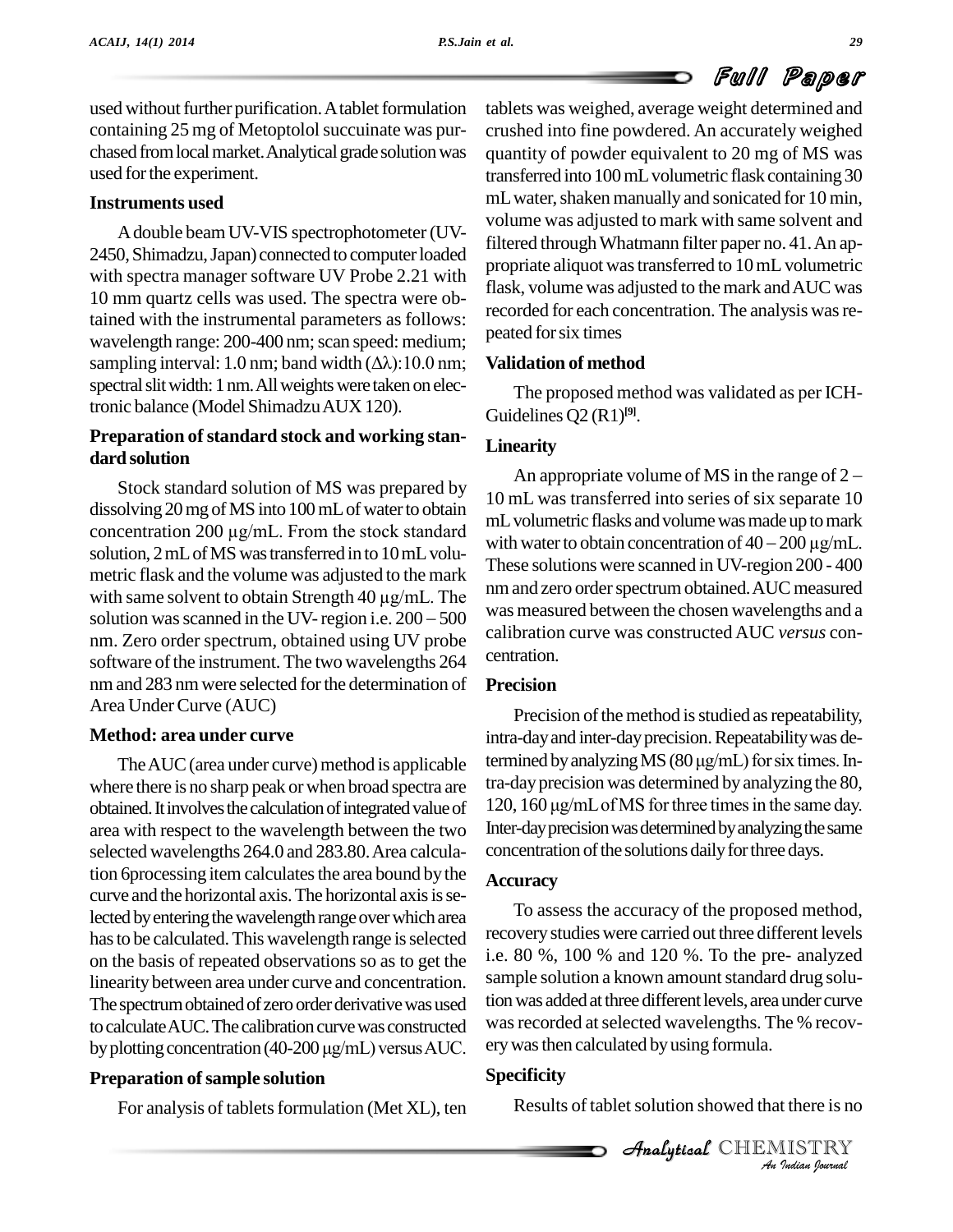# Full Paper

interference of excipients when compared with the working standard solution. Thus, the method was said to be specific.

#### **Ruggedness**

Ruggedness of the proposed method is determined by analysis of aliquots from homogenous slot by two analyst using sameoperational and environmental con ditions

#### **RESULTSAND DISCUSSION**

The molecular structure of the Metoptolol succuinateis presented in Figure 1. Methanol was selected as the solvent for Metoptolol succuinate because provides good solubility and other characteristics for AUC measurements. The absorption spectrum of  $(\leq 2\%)$  comply with the stated limits of the guidelines. Metoptolol succuinate in methanol is indicated in Figure 2. Optical characteristics of Metoptolol succuinate were calculated by the proposed method and are pre sented in TABLE 1. The percentage content of drug in



**Figure 1 : Chemicalstructure of Metoprololsuccinate**



**Figure2 :Areaunder curve spectrumofMetoptololsuccuinate in methanol**



**TABLE1 : Optical characteristics of Metoprololsuccinate**

| <b>Parameters</b>                         | <b>Metoprolol succinate</b> |
|-------------------------------------------|-----------------------------|
| Beer-Lambert's range( $\mu$ g/mL)         | $40-200$ ug/ml              |
| $\lambda$ max(nm)/ wave length range (nm) | 239                         |
| Slope                                     | 0.020                       |
| Intercept                                 | 0.071                       |
| Correlation coefficient                   | 0.999                       |
| Limit of detection $(\mu g/mL)$           | 3.5                         |
| Limit of quantitation $(\mu g/mL)$        | 12.8                        |

the given tablet was found to be 98.25-101.31% (TABLE2).The intra-day and inter-dayprecision val ues (%RSD) were calculated for Metoptolol succuinate<br>(Results shown in TABLE 3) and the values obtained<br>(≤2%) comply with the stated limits of the guidelines. (Results shown in TABLE 3) and the values obtained The accuracy of Metoptolol succuinate was evaluated by the percent recovery studies at concentration levels

**TABLE2 :Assay results of commercialMetoptololsuccuinate tablet.**

| tabiet.   |                     |                              |                  |
|-----------|---------------------|------------------------------|------------------|
| Drug      | Label<br>Claim (mg) | Amount<br>found $(\mu g/mL)$ | %Amount<br>found |
| <b>MS</b> | 80                  | 81.05                        | 101.31           |
|           | 80                  | 78.60                        | 98.25            |
|           | 80                  | 79.15                        | 98.93            |
|           | 80                  | 80.35                        | 100.43           |
|           | 80                  | 79.90                        | 99.87            |
|           | 80                  | 80.55                        | 100.68           |
|           | Mean $\pm$ SD       | $79.93 \pm 0.91$             | $99.91 \pm 1.14$ |
|           | % RSD               | 1.14                         | 1.14             |

**\*Average of three determinations**

**TABLE 3 : Precision**

| Drug | <b>Concentration</b><br>$\lceil \mu g / m L \rceil$ | Intra-<br>day<br>$[n = 3]$ | $\frac{0}{0}$<br><b>RSD</b> | Inter-<br>day<br>$[n = 3]$ | $\frac{0}{0}$<br><b>RSD</b> |
|------|-----------------------------------------------------|----------------------------|-----------------------------|----------------------------|-----------------------------|
|      | 80                                                  | 100.36                     | 1.87                        | 100.36                     | 1.37                        |
| МS   | 120                                                 | 100.73                     | 1.02                        | 99.64                      | 1.28                        |
|      | 160                                                 | 100.72                     | 1.28                        | 100.11                     | 1.17                        |

#### **TABLE4 :Accuracy**

| Drug | <b>Initial</b><br>Amount<br>$\lceil \mu g / m L \rceil$ | Amount<br>Added<br>$\lceil \mu g / m L \rceil$ | Amount<br>recovered<br>[ $\mu$ g/mL, n = 3] | $\frac{0}{0}$<br><b>Recovered</b> | $\frac{0}{0}$<br><b>RSD</b> |
|------|---------------------------------------------------------|------------------------------------------------|---------------------------------------------|-----------------------------------|-----------------------------|
|      | 80                                                      | 64                                             | 143.11                                      | 99.38                             | 0.97                        |
| МS   | 80                                                      | 80                                             | 159.24                                      | 99.52                             | 1.30                        |
|      | 80                                                      | 96                                             | 175.43                                      | 99.67                             | 1.21                        |

of 80, 100, and 120% and the values obtained were found to be in the acceptable limits  $(\leq 2\%)$  (Results pre-